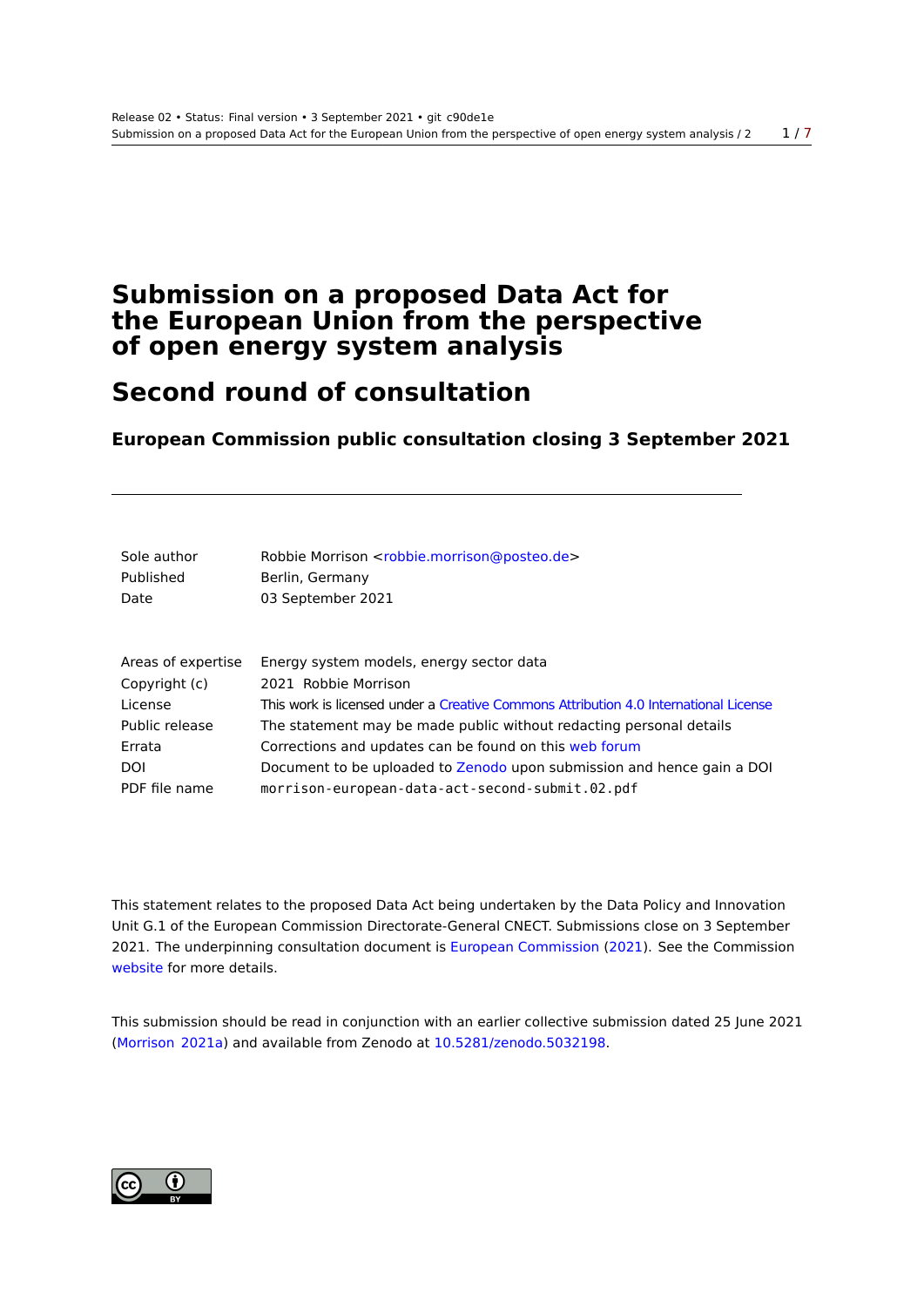## **Contents**

| <b>Title page</b>    |   |
|----------------------|---|
| 1 Introduction       | 3 |
| 2 Themes             | 3 |
|                      |   |
|                      |   |
|                      |   |
|                      |   |
| <b>3 Discussion</b>  | 5 |
| <b>Abbreviations</b> | 6 |
| <b>References</b>    | 6 |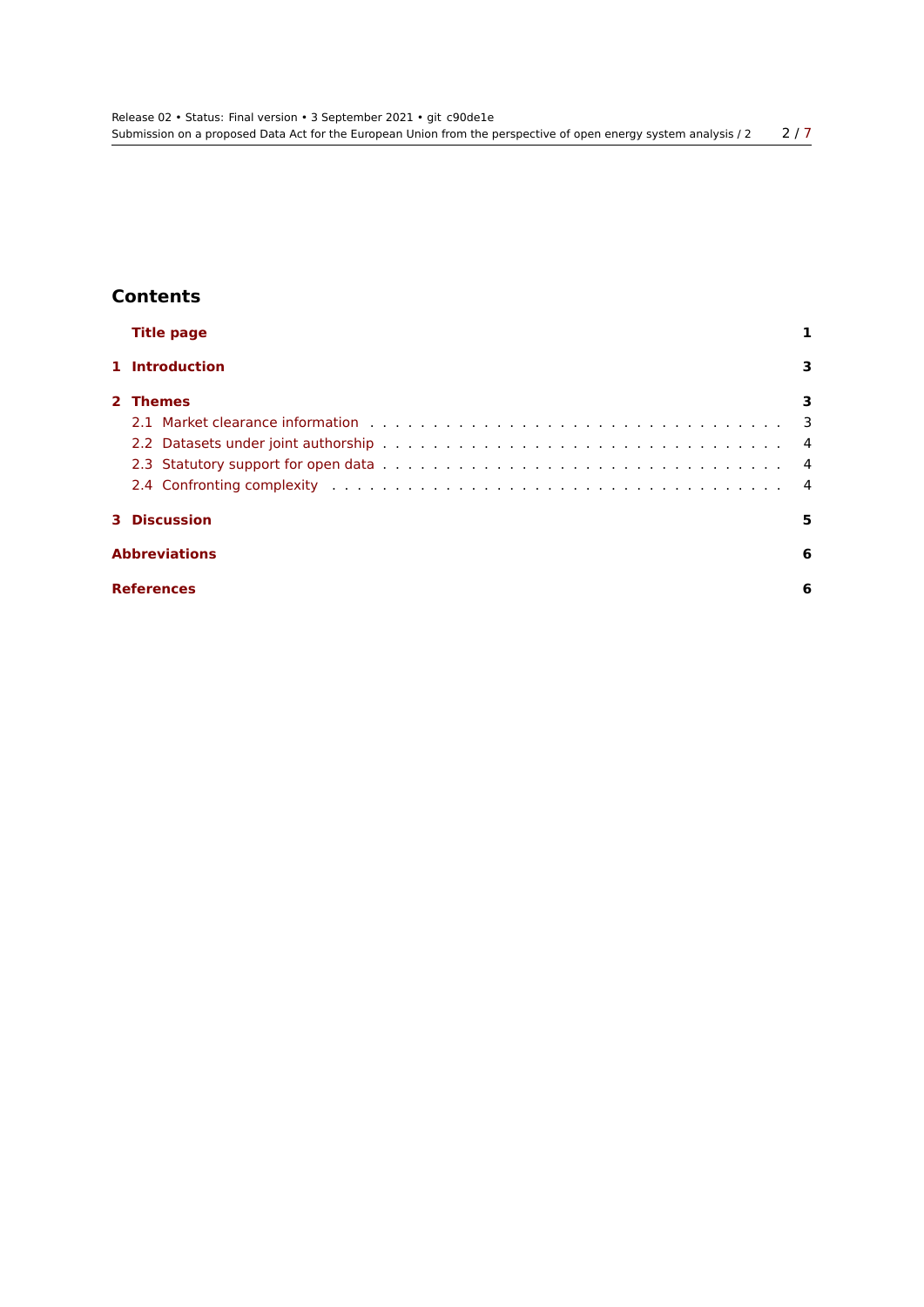### **1 Introduction**

<span id="page-2-0"></span>As noted on the cover, this submission builds on an earlier submission (Morrison 2021a). It is nonetheless 1 issued under the name of just one author because resource constraints meant that processing this second submission through the open energy modelling community was unfortunately not feasible. $<sup>1</sup>$ </sup>

The purpose of this second submission is to draw out several themes  $-$  some present in the original  $2$ submission and some not — relative to new material that has come to light.

European Parliament (2021) provides an updated context for the consultation process and offers URLs for 3 further background.

#### **2 Themes**

<span id="page-2-1"></span>This submission expands on the following four themes:  $4\frac{4}{3}$ 

- the Commission needs to decide whether the **public interest** is best served by treating non‑personal energy system data  $^2$  in general as a private or club good or as a public good — this applies particularly to **historical information pertaining to market clearance**
- the legal status of **datasets and databases under joint authorship** needs clarifying
- **open and freely reusable data**<sup>3</sup> would arguably benefit from **explicit statutory support**
- **complexity** is rapidly increasing within both the **energy sector and information domains** and any new legislation needs to reflect and address these two overlapping and interlinked areas

The reques[t](#page-2-3) for explicit statutory support for open data is new to this submission.  $5 \frac{1}{2}$ 

#### **2.1 Market clearance information**

<span id="page-2-2"></span>United Kingdom electricity market operator Elexon has been experimenting with public API access for 6 researchers and related parties (Bourn 2021). In contrast, the European Energy Exchange (EEX) provides only the most minimal service. Even for material mandated under public disclosure, the EEX serves pages which disallow text selection and otherwise make data recovery difficult — which suggests that the EEX actively seeks to hinder numerical reclamation on the client side.<sup>4,5</sup> The EEX website termsof-use disclaimer also expressly [forbid the c](#page-5-1)opying or storing of content except in the most minimal of circumstances and which thus precludes all forms of reasonable public interest usage — indeed these legal restrictions are hard to square with the notion of public disclosure. One [e](#page-2-4)[n](#page-2-5)ergy system analyst from our community approached the regulator on this matter in July 2021. The REMIT Team at the Agency for the Co[operation o](https://www.eex-transparency.com/disclaimer)f Energy Regulators (ACER) assures our community that these current practices by the EEX fulfils the statutory obligations incumbent on the EEX.<sup>6</sup> That may be so but the reporting as it stands is of virtually no use to energy system analysts.

As indicated above, the European Commission needs to decide whether energy system data of this type  $7$ — such as historical market clearance information — shoul[d](#page-2-6) be viewed primarily as a private or club good

<sup>1</sup> Release 01 was however briefly circulated on the community mailing list for comments and corrections under the following public posting: https://groups.google.com/g/openmod-initiative/c/tn7rOaRvNWk. Three responses were received.

 $^2$  This submission and our earlier submission cover only non-personal data that has been or can be legitimately made public. For modelling purposes, personal data needs only be representative and therefore never traceable to individuals.

 $3$  Open data as per recital 16 in the Open Data Directive (European Commission 2019:58). Open data is freely reusable.

<sup>4</sup> This issue was al[so described in our first submission in detail, see paragraphs 27–2](https://groups.google.com/g/openmod-initiative/c/tn7rOaRvNWk)9 on page 8 (Morrison 2021a).

<sup>&</sup>lt;sup>5</sup> Text selection blocks can be implemented using CSS or JavaScript (Anon 2018).

<span id="page-2-6"></span><span id="page-2-5"></span><span id="page-2-4"></span><span id="page-2-3"></span> $^6$  As recorded in an email exchange in mid-July 2021. Copies of that traffic are available on request.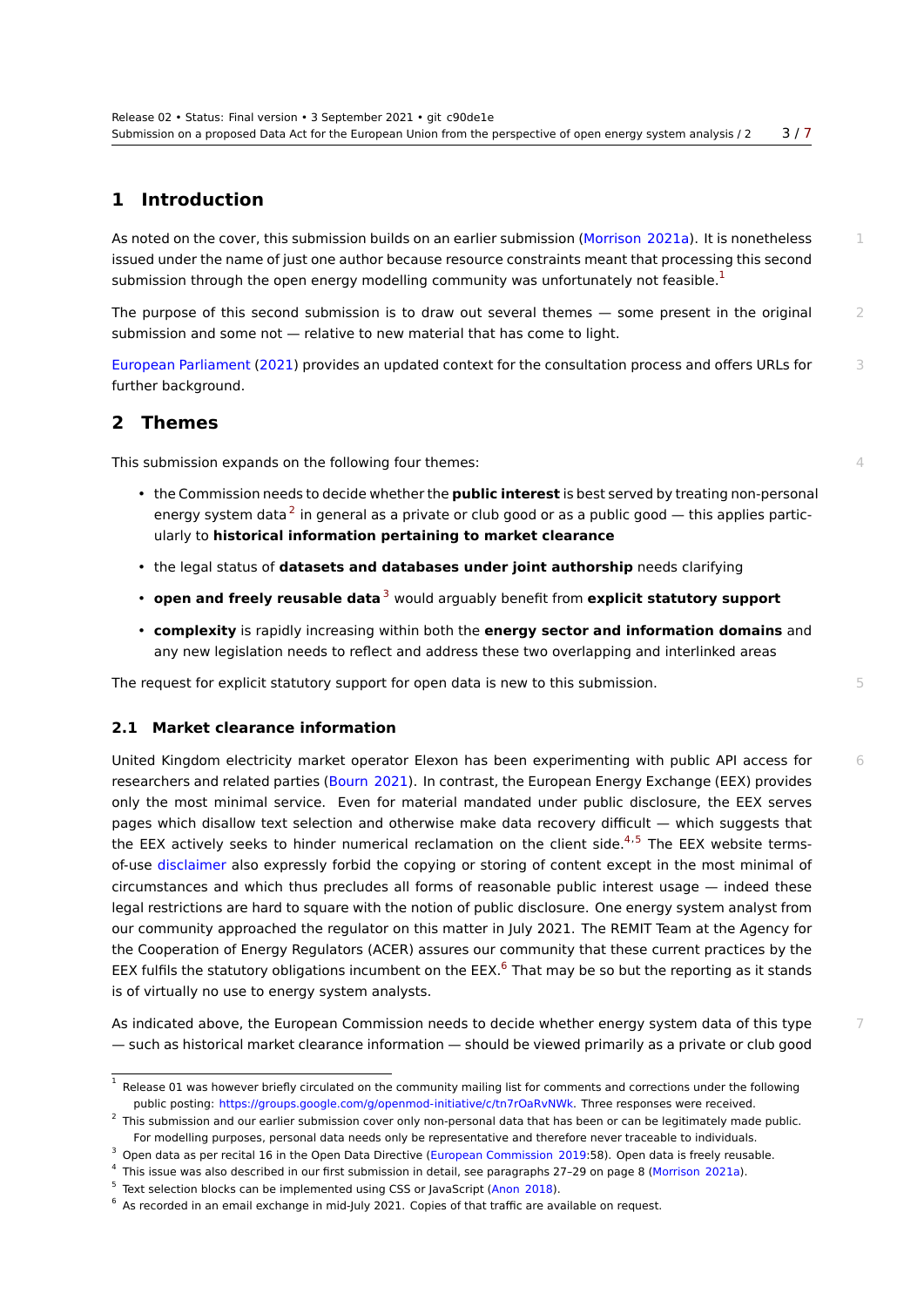or as a public good. This submission argues for the latter. Indeed, it is next to impossible to imagine ho[w](#page-6-1) energy system modellers can undertake satisfactory research without vastly better access to this kind of information. In which case, it would be very much better if such material were provided as genuinely open data (as defined earlier) by default and ideally licensed as Creative Commons CC‑BY‑4.0 (presuming current copyright legislation remains as is).

If improved public access to energy market clearance information is deemed useful, then the technical 8 measures currently being developed by Elexon should be reviewed by the Commission.

#### **2.2 Datasets under joint authorship**

<span id="page-3-0"></span>Chestek (2017) examines the legal status of open source codebases under multiple authorship in relation 9 to United States law. And finds that the underpinning legal doctrines, although widely held to be true, have never been more than trivially tested in court. Exactly the same could be said for datasets under community curation within Europe. New data legislation therefore represents an excellent opportunity [to clarify the le](#page-5-2)gal principles pertaining to joint authorship and place these on a more secure legislative footing. Moreover, the legislative drafting needs to carefully examine the way in which data is actually collected and curated in practice.

#### **2.3 Statutory support for open data**

<span id="page-3-1"></span>To the author's knowledge, there is no case law within the Europe Union on open data *per se*. But there 10 are several instances of alleged open source license violations being litigated under a variety of national and Union laws. One very recent example involves a dispute between software developer Entr'Ouvert and Orange Business Service (previously part of France Telecom) (The HFT Guy 2021).<sup>7</sup> The details of that litigation are not material here — what is of note is how poorly resolved the legal context for open source software is. And for open data by extension. Indeed national jurisdictions within Europe treat open licenses — be they for code or data — as operating variousl[y under intellectual](#page-6-2) [pro](#page-3-3)perty law, law pertaining to civil wrongs, contract law, or even criminal law.

This submission argues that open data should be accorded explicit statutory support and not be reliant  $11$ solely on third-partly license texts like the Creative Commons CC-BY-4.0 license. One adverse judgement against the legitimacy of CC‑BY‑4.0 and the whole basis for much of the open data currently present in Europe would collapse overnight.

And although it would be unusual for legislation to be drafted around, or even mention by name, a specific  $12$ third-party instrument (beyond recognised formal standards and norms). But given the widespread use of CC‑BY‑4.0 on semantic triples, datasets, and databases, such legislative treatment may well be warranted.

#### **2.4 Confronting complexity**

Several recent publications indicate the increasingly complex nature of energy systems and energy sys-<br>
13 tem analysis [and of the gene](https://en.wikipedia.org/wiki/Semantic_triple)ral transition toward semantic data and knowledge graphs.

<span id="page-3-2"></span>Le Page (2021) explains how radically different our energy systems will need to be going forward to achieve  $14$ net-zero by 2050. acatech, Leopoldina, Akademienunion (2021:12,56), along with other analysts, predict that near‑term energy systems will evolve rapidly to become information rich and with a level of explicit coordination ("orchestration" might be a better term) not previously seen. This process is often tagged ["digitalization"](#page-6-3).

Hitzler (2021) reviews semantic data and semantic web constructs. Intellectual property law was never 15 designed to cope with information embedded in expansive graph-based architectures under multiple authorship and built from highly diverse materials. New data legislation therefore offers a unique opportunity

<span id="page-3-3"></span> $^7$  [The au](#page-6-4)t[hor is c](#page-6-4)urrently seeking academic or professional materials that review this series of cases.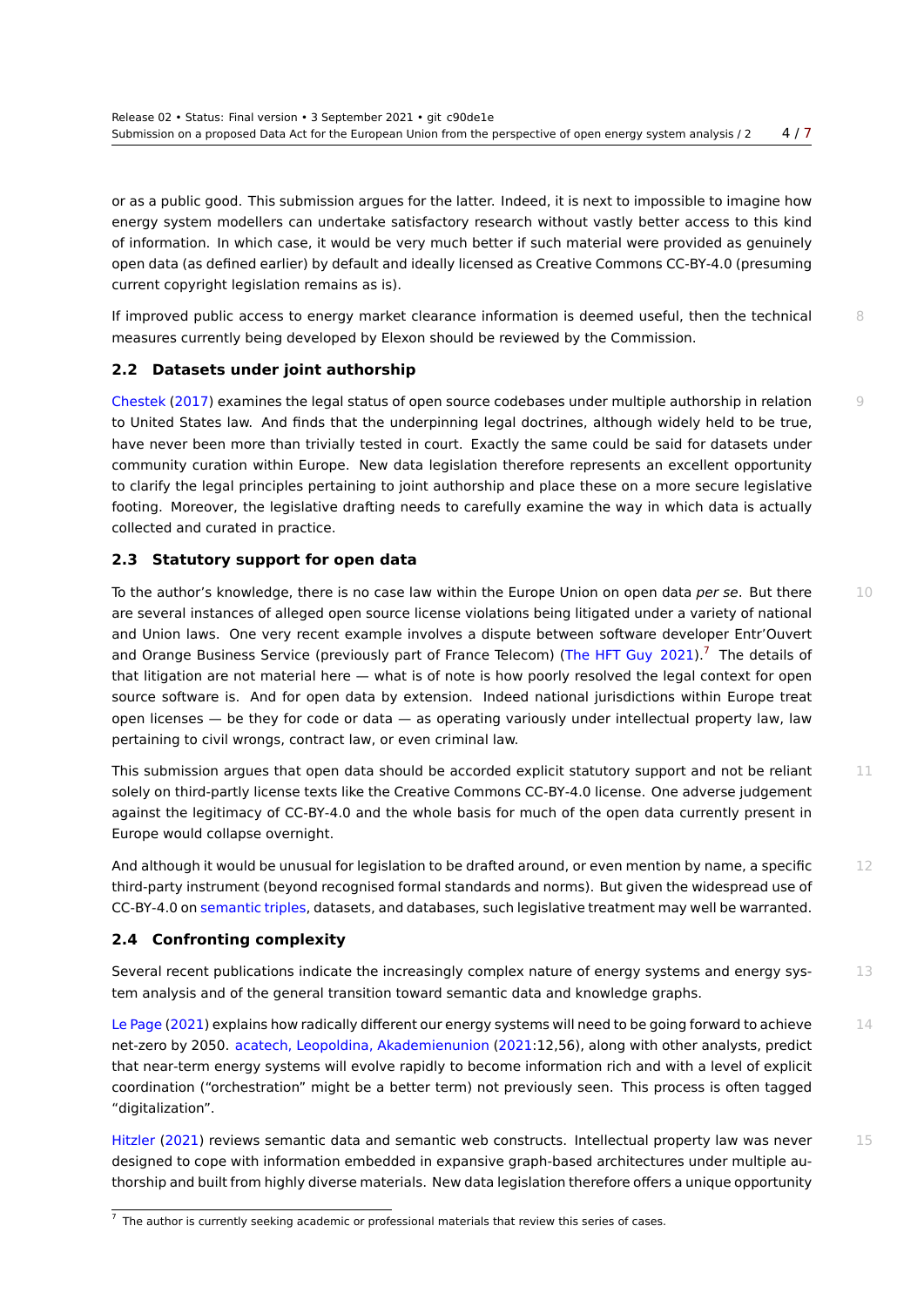to view intellectual property law through the prism of semantic data arising from multiple sources an[d](#page-6-1) numerous contributors. That should include how 96/9/EC database protection might apply and potentially inhibit these developments. Moreover numerical data, unlike literary works, can be subject to calculation and algorithmic processing more generally and the legal consequences of doing so remain unexplored. $8$ 

Returning to energy systems, acatech, Leopoldina, Akademienunion (2021:20) cover the convergence 16 between these two realms:

Information and communication technology (ICT) is being used to increase connectivity throughout every part of the en[ergy supply system.](#page-5-3)

And later expand on these ideas (page 56): 17 and 17 and 17 and 17 and 17 and 17 and 17 and 17 and 17 and 17 and 17 and 17 and 17 and 17 and 17 and 17 and 17 and 17 and 17 and 17 and 17 and 17 and 17 and 17 and 17 and 17 a

The onward march of digitalisation and the accompanying transformation of the energy system shows no sign of abating. Digitalisation is key to managing the changes in the electric power system caused by fluctuations in the power fed into the grid by wind and solar systems, decentralised generating structures, electric mobility and new market actors. At the same time, however, it increases the system's complexity by enabling the emergence of new actors who can affect the system's security, including actors from outside of the system. It also leads to new vulnerabilities and interdependencies between the electricity and ICT systems.

An example of the increasing information complexity of energy systems are recent numerical studies 18 investigating highly-distributed as opposed to centrally provided stability reserves (Deakin *et al* 2021). Such exercises naturally require large amounts of high-resolution data.

To conclude, these new energy systems also need representative systems modelling as well as operational 19 implementations. Systems models enable potential options to be explored in broad [brushstrokes, the](#page-5-4)ir attributes duly quantified, and their public interests and impacts estimated. Questions surrounding data availability and reusability in this context remains paramount.

The current use of the Creative Commons CC-BY-4.0 license for numerical and semantic data is clearly 20 second best to implementing dedicated legislation that explicitly traverses open data. That point was covered more substantially in the previous section 2.3.

## **3 Discussion**

<span id="page-4-0"></span>This submission admittedly raises more questions than it answers  $-$  essentially because the issues and  $21$ their contexts are becoming progressively more difficult and increasingly intertwined.

Nonetheless, most of the issues raised are probably best addressed through legislative change in the first 22 instance.

Indeed, mandating that material provided under public disclosure be open licensed by default would seem  $23$ an entirely reasonable response.

It is also salient to reflect that the transition to net-zero (or net-negative) energy systems in three short 24 decades will be severely hampered without vastly better information provision than that which now exists. Yet that implied criticism, if you like, is double-edged. On one side, operators and producers will need to be far more forthcoming with reusable information. And on the other side, energy system analysts will

 $^8$  These kind of issues are considerably more problematic under English law which supports a sweat-of-the-brow threshold for copyright protection. With Brexit, such considerations are no longer relevant for the Commission of course. Conversely, United States copyright law effectively provides no intellectual property protection for datasets and databases. Notwithstanding, civil torts like misappropriation and misrepresentation naturally still apply.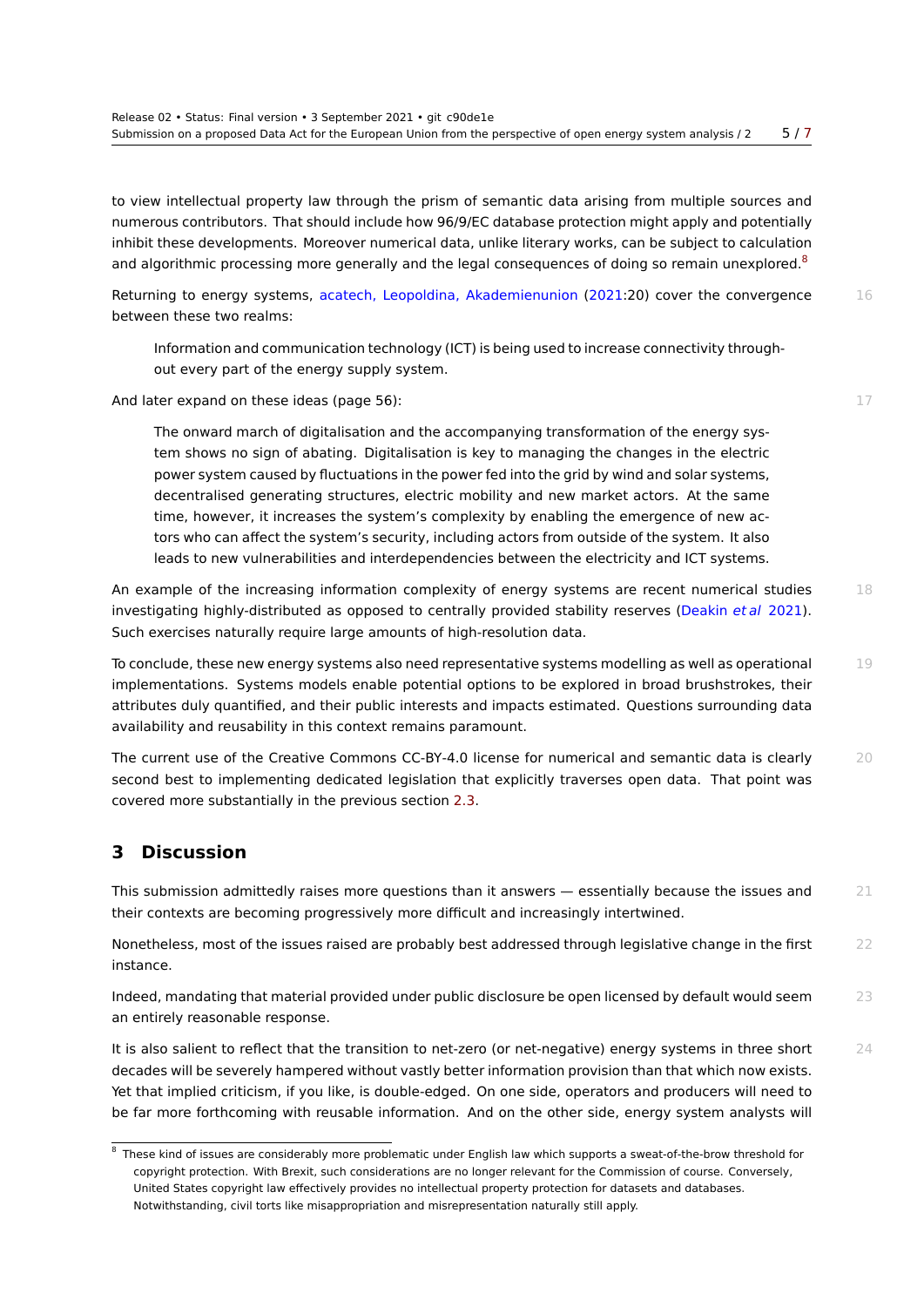need to work hard on matters requiring consensus and buy‑in. The open energy modelling community [is](#page-6-1) clearly well placed to contribute to those efforts and will doubtless continue to do so.<sup>9</sup>

Also to reinforce how debilitating it is to not have ready access to important public-interest datasets 25 published openly. And given current legislation, that essentially means under CC–BY–4.0 licensing.

N[o](#page-5-5)twithstanding, explicit statutory support for open data would be considerably more preferable than 26 having to rely on license texts drafted by third parties, more often than not based in the United States, and operating under unclear, indifferent, markedly varied, and possibly hostile jurisdiction-specific national legislation within the European Union.

Finally, I believe I can safely say that the open energy modelling community would be more than happy 27 to help the Commission work through some of these questions in relation to energy system analysis and also provide addition information and background on request.

#### **Abbreviations**

- ACER Agency for the Cooperation of Energy Regulators
- API application programming interface
- CSS cascading style sheets, a language for defining the way web pages are presented
- EEX European Energy Exchange
- REMIT [Regulation on Wholesale Energy Ma](https://en.wikipedia.org/wiki/Application_programming_interface)rket Integrity and Transparency

#### **References**

- acatech, Leopoldina, Akademienunion (editor). 2021. *The resilience of digitalised energy systems: options for reducing blackout risks — Position paper*. Germany: acatech, Leopoldina, Akademienunion. April. ISBN 978-3-8047-4225-3. Energiesysteme der Zukunft (ESYS) project.
- <span id="page-5-3"></span>Anon. 2018. *How do websites block selecting text and how do I unblock that?*[. New York, USA: Super User.](https://en.acatech.de/publication/rde/download-pdf?lang=en) [5 January. Q+A site and part of Stack Exchan](https://en.acatech.de/publication/rde/download-pdf?lang=en)ge.
- Boehm, Mirko and Davis Eisape. 2021. Standard setting organizations and open source communities: partners or competitors? *First Monday*. **26**[\(7\): 10806. June. ISSN](https://superuser.com/questions/1282718/how-do-websites-block-selecting-text-and-how-do-i-unblock-that) 1396-0466. doi 10.5210/fm.v26i7.10806. Public domain.
- Bourn, Ayrton. 2021. *Value in energy data seminar*[. United Kingdom: Energy Systems Catapult. 26 August.](https://firstmonday.org/ojs/index.php/fm/article/view/10806/10183) [Recorded webcast 00](https://firstmonday.org/ojs/index.php/fm/article/view/10806/10183):59:12.
- <span id="page-5-1"></span>Chestek, Pamela S. 2017. A theory of joint authorship for free and open source software projects. *Colorado Technology Law Journal*. **16**[: 285–326.](https://www.youtube.com/watch?v=jQfmQyDRo4E)
- <span id="page-5-2"></span>Deakin, Matthew, David M Greenwood, Phil Taylor, Peter Armstrong, and Sara Walker. 2021. Analysis of network impacts of fre[quency containment provided by domestic-scale devices using matrix](https://ctlj.colorado.edu/wp-content/uploads/2018/09/3-Chestek-6.20.18-FINAL.pdf) factorization. *IEEE Transactions on Power Systems*.
- <span id="page-5-4"></span>European Commission. 2019. Directive (EU) 2019/1024 of the European Parliament and of th[e Council of](https://eprints.ncl.ac.uk/file_store/production/275164/D91DADB0-43B5-4CB8-9AA3-812A2B6FBDFD.pdf) [20 June 2019 on open data and the re-use of public sector information — PE/28/2019/REV/1.](https://eprints.ncl.ac.uk/file_store/production/275164/D91DADB0-43B5-4CB8-9AA3-812A2B6FBDFD.pdf) *Official [Jour](https://eprints.ncl.ac.uk/file_store/production/275164/D91DADB0-43B5-4CB8-9AA3-812A2B6FBDFD.pdf)nal of the European Union*. **L 172**: 56–83. June.
- European Commission. 2021. *[Inception impact assessment: Data Act \(including the review of the Di](https://eur-lex.europa.eu/legal-content/EN/TXT/PDF/?uri=CELEX:32019L1024&from=EN)[rective 96/9/EC on the legal protection of databases\) — Ares\(2021\)3527151](https://eur-lex.europa.eu/legal-content/EN/TXT/PDF/?uri=CELEX:32019L1024&from=EN)*. Brussels, Belgium: Eu-

<span id="page-5-5"></span><span id="page-5-0"></span> $9$  On that matter, Boehm and Eisape (2021) view the role of informal bodies in relation to standards setting quite favourably.